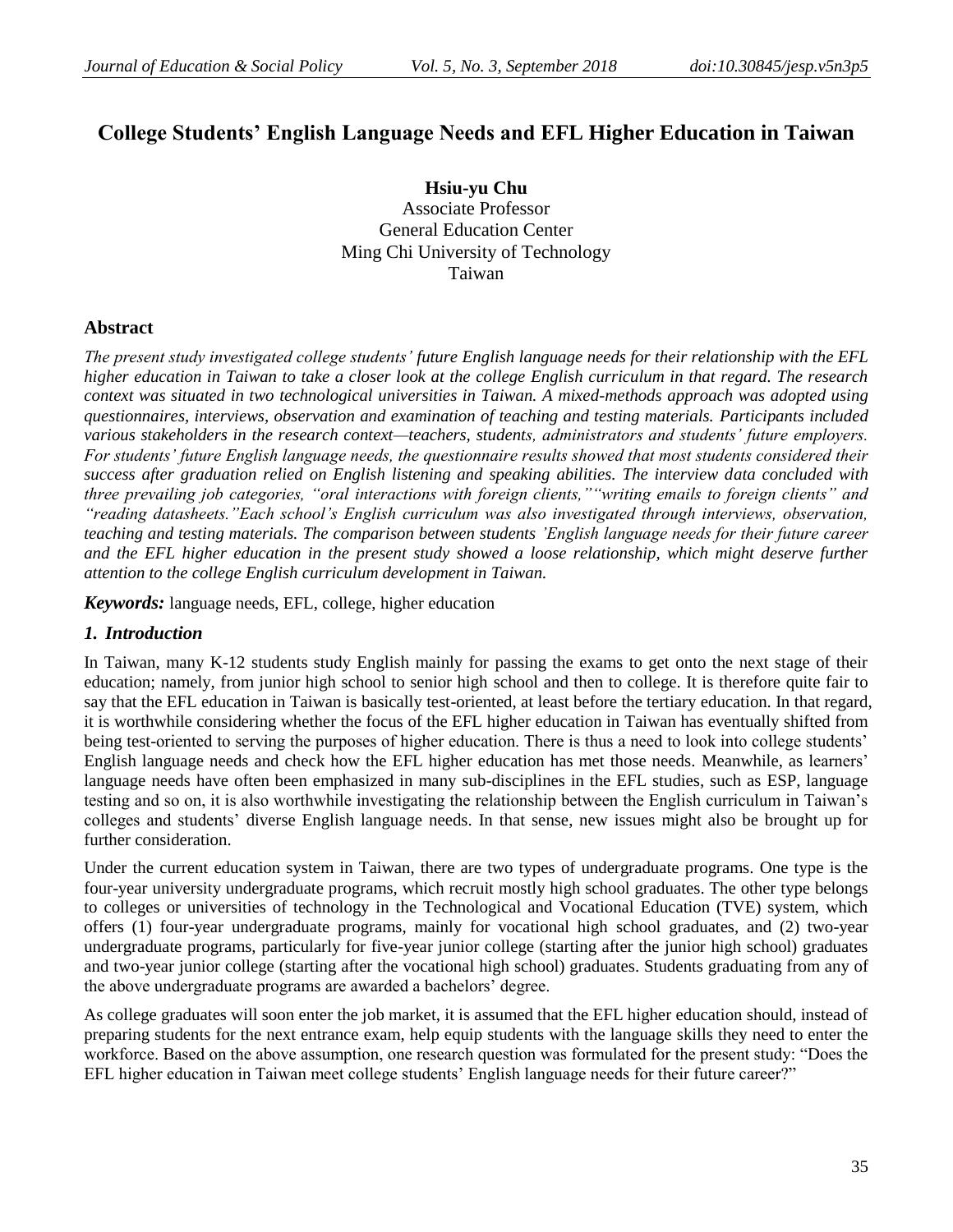### *2. Literature Review*

Brown (2001) proposes that *needs analysis*, defined as "the systematic collection and analysis of all relevant information necessary to satisfy the language needs of the students within the context of the particular institutions involved in the learning / teaching situation," be the first step to designing and maintaining language curriculum, followed by and interacting with developing objectives, writing and using tests, developing materials and teaching, all of which function as the basis of the ongoing process of *program evaluation*.





As shown in Figure 1, Brown"s model reveals at least two important concepts. First, there should be a mutual relationship between teaching and testing (Goldstein, 1989; Shepard et al., 1996; Wiggins, 1998) and second, teaching and testing should appropriately match learners" language needs as much as possible, since needs analysis is usually conducted at the initial stage of curriculum development to determine all the fundamental elements that are to be highlighted at the later stages.

Among the many studies on the connection between teaching and testing, Saif"s (2006) case study of international teaching assistants (ITAs) confirms the important role needs analysis could play in achieving a successful language program. This study is unique in that it included a needs analysis on relevant stakeholders before developing a new ITA performance test. The encouraging results show that by taking the ITAs' language needs into account before test development, the teacher teaching the experimental group in the ITA training program geared to the objectives of the new test changed both the teaching content and teaching methodology. The new ITA performance test was developed based on Bachman and Palmer"s model of language ability (1996), which consists of two major components: (1) language competence or language knowledge and (2) strategic competence. Each component is further broken down into smaller categories, as summarized in Table 1. This model is valuable in that it provides a framework for guiding the definition of language constructs not only for test tasks, but also, in a broader sense, for real-life language tasks. Such a framework is very useful for future analysis when language constructs are involved, such as the present study.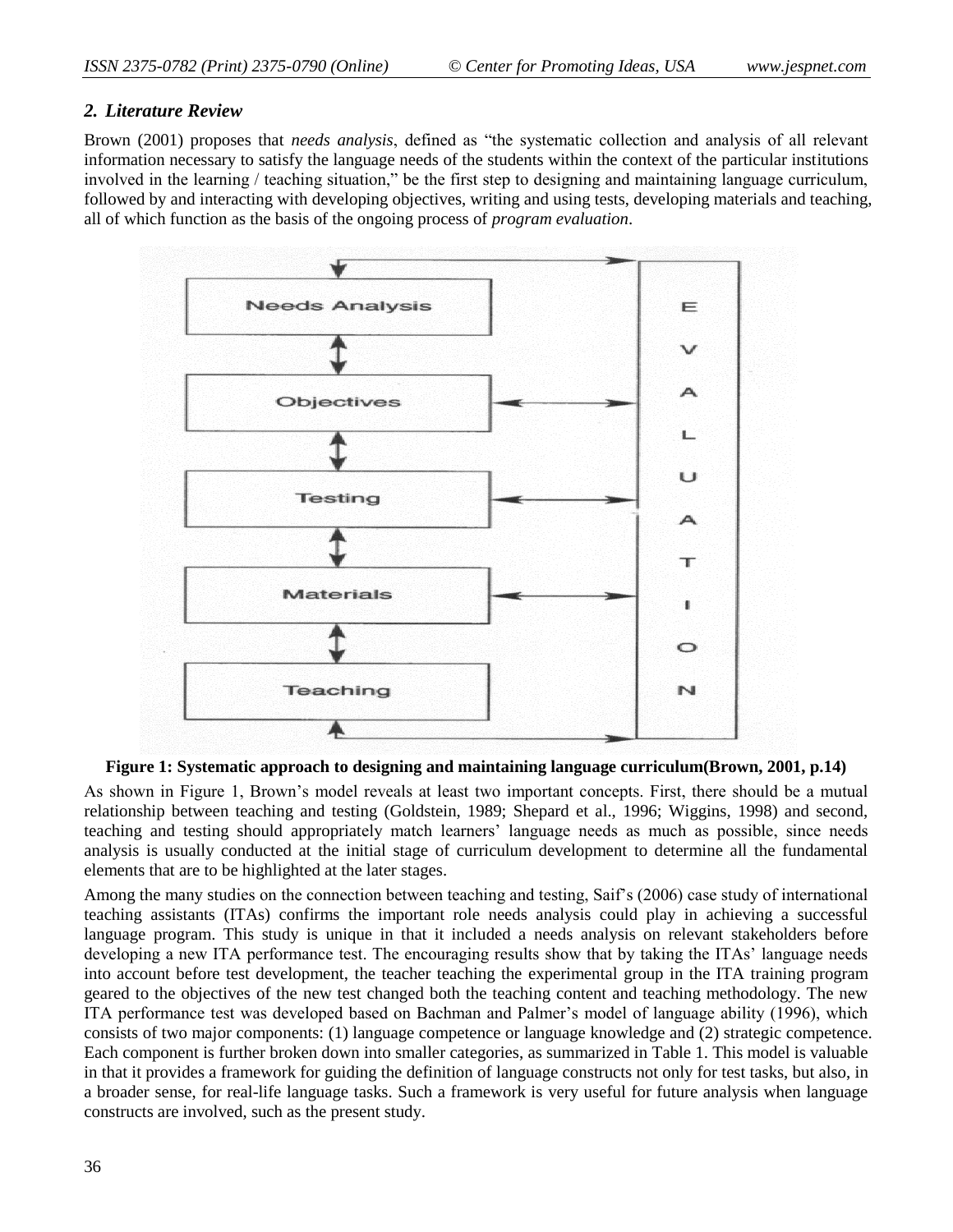| 1. Language knowledge (Language competence)                                                   |                                                                                                                 |  |  |  |  |  |  |
|-----------------------------------------------------------------------------------------------|-----------------------------------------------------------------------------------------------------------------|--|--|--|--|--|--|
| (1) Organizational knowledge                                                                  |                                                                                                                 |  |  |  |  |  |  |
| <b>Grammatical knowledge</b>                                                                  | <b>Textual knowledge</b>                                                                                        |  |  |  |  |  |  |
| -Knowledge of vocabulary                                                                      | -Knowledge of cohesion                                                                                          |  |  |  |  |  |  |
| -Knowledge of syntax                                                                          | -Knowledge of theoretical or conversational organization                                                        |  |  |  |  |  |  |
| -Knowledge of phonology/graphology                                                            |                                                                                                                 |  |  |  |  |  |  |
| (2) Pragmatic knowledge                                                                       |                                                                                                                 |  |  |  |  |  |  |
| <b>Functional knowledge</b>                                                                   | Sociolinguistic knowledge                                                                                       |  |  |  |  |  |  |
| -Knowledge of ideational functions                                                            | -Knowledge of dialects/varieties                                                                                |  |  |  |  |  |  |
| -Knowledge of manipulative functions                                                          | -Knowledge of registers                                                                                         |  |  |  |  |  |  |
| -Knowledge of heuristic functions                                                             | -Knowledge of natural or idiomatic expressions                                                                  |  |  |  |  |  |  |
| -Knowledge of imaginative functions                                                           | -Knowledge of cultural references and figures of speech                                                         |  |  |  |  |  |  |
| 2. Strategic competence                                                                       |                                                                                                                 |  |  |  |  |  |  |
| $(1)$ Goal setting                                                                            |                                                                                                                 |  |  |  |  |  |  |
| -Identifying the test tasks                                                                   |                                                                                                                 |  |  |  |  |  |  |
| -Choosing one or more tasks from a set of possible tasks                                      |                                                                                                                 |  |  |  |  |  |  |
| -Deciding whether or not to attempt to complete the task(s) selected                          |                                                                                                                 |  |  |  |  |  |  |
| (2)Assessment                                                                                 |                                                                                                                 |  |  |  |  |  |  |
|                                                                                               | -Assessing the characteristics of the test task to determine the desirability and feasibility of successfully   |  |  |  |  |  |  |
| completing it and what is needed to complete it                                               |                                                                                                                 |  |  |  |  |  |  |
|                                                                                               | -Assessing our own knowledge (topical, language) components to see if relevant areas of knowledge are available |  |  |  |  |  |  |
| for successfully completing the test task                                                     |                                                                                                                 |  |  |  |  |  |  |
| -Assessing the correctness or appropriateness of the response to the test task                |                                                                                                                 |  |  |  |  |  |  |
| (3) Planning                                                                                  |                                                                                                                 |  |  |  |  |  |  |
|                                                                                               | -Selecting elements from the areas of topical knowledge and language knowledge for successfully completing the  |  |  |  |  |  |  |
| test task                                                                                     |                                                                                                                 |  |  |  |  |  |  |
| -Formulating one or more plans for implementing these elements in a response to the test task |                                                                                                                 |  |  |  |  |  |  |
| -Selecting one plan for initial implementation as a response to the test task                 |                                                                                                                 |  |  |  |  |  |  |

### **Table 1: Bachman and Palmer's model of language ability (1996, p.p. 66-75) in summary**

### *3. Methodology*

### **3.1 Research context**

The present study was situated in two technological universities in Taiwan. These two universities, marked as School A and School B, had quite similar student backgrounds. School A was a private technological university, recruiting mostly vocational high school graduates for its four-year undergraduate program. School A had approximately 2500 students, most of whom majored in engineering-related subjects in three colleges. There was not an English department in School A. School B was a public technological university with around 8000 students. The majority of the students in School B majored in engineering-related subjects like School A, but, unlike School A, they had an English department.

School a required student to take *Freshman English* and *Aural-oral English* during their freshman and sophomore years respectively. In School B, non-English majors in the four-year undergraduate program were required to take *Freshman English* and *Oral-aural Training in English* during their freshman year; *English and Practice* and *Oralaural Training in English* during their sophomore year. For those in the two-year undergraduate program, they were required to take *Intermediate English and Practice* during their junior year at school. The elective courses at both schools were not under consideration in this study due to their less general influence on the students.

### **3.2 Instruments**

### **3.2.1 Students' Questionnaire (SQ)**

Based on Gravatt, Richards and Lewis" (1997) *Needs analysis questionnaire for non-English-background students* used at the University of Auckland, New Zealand, a Students" Questionnaire (SQ) was developed for the study to collect data on students" English language needs in the future job market.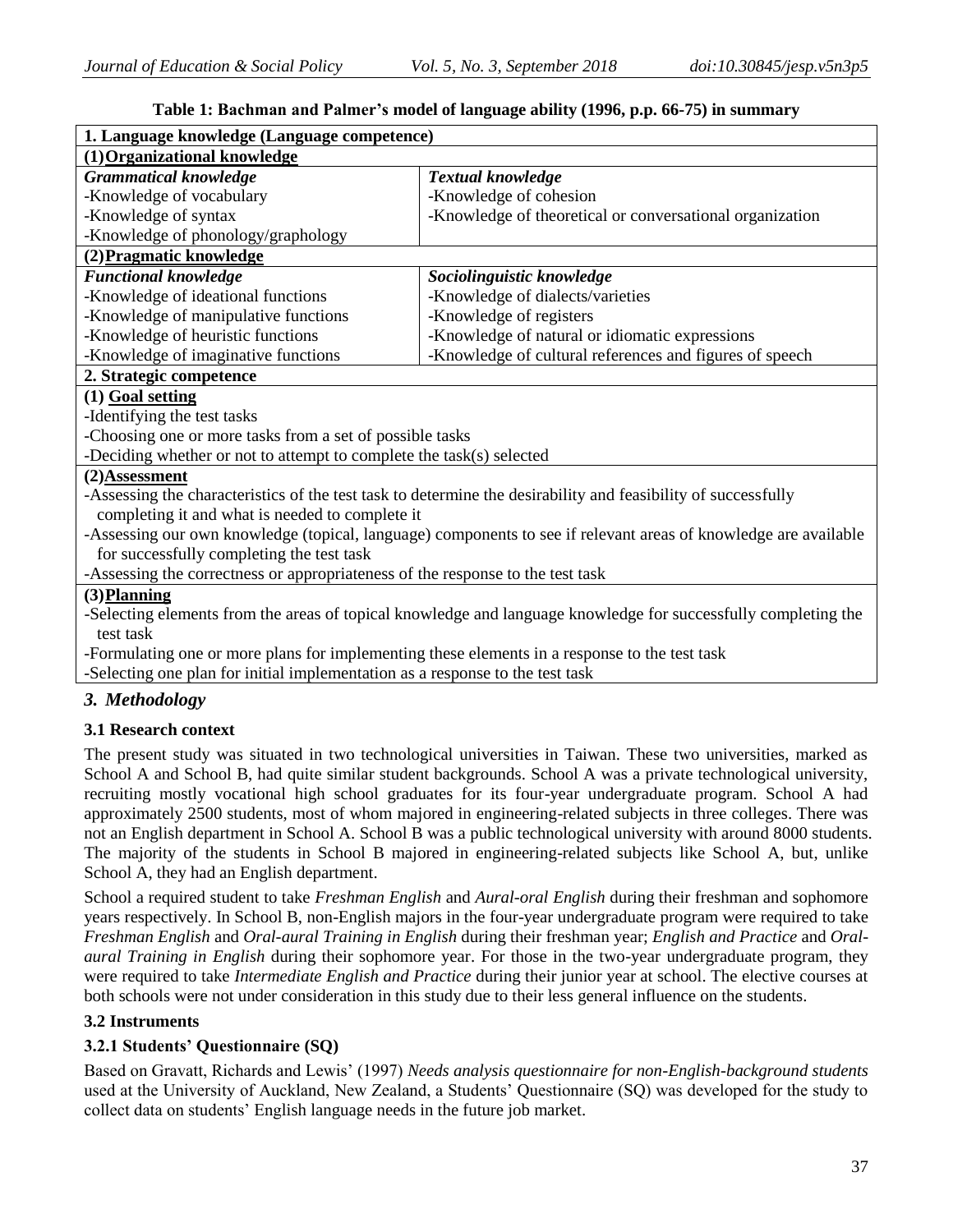The draft of the SQ was first translated into Chinese by the researcher. One experienced EFL college teacher examined each of the translated items. When the examiner found anything unclear, she first discussed with the researcher for a better solution. If no agreement could be reached after the discussion, the dispute was settled by consulting another experienced EFL college teacher to ensure the clarity of each item.

### **3.2.2 Interview guides**

For interviewing, a semi-structured interview approach was adopted. Interview questions with students, teachers, administrators and students" future employers were designed for obtaining their perceptions or knowledge of students" English language needs in the job market. Then interview questions about the EFL higher education were added to the interview guides for teachers and students. The Chinese version of the interview guides was reviewed by two Ph.D. students in TESOL to ensure their appropriateness and clarity. The revised interview guides were then tested on several stakeholders, who were not included in the formal study, for their effectiveness. The interview guides were revised accordingly before they served as the research instrument for the formal study.

#### **3.2.3 Observation forms**

Several required courses were observed in both School A and School B. An onlooker observation approach (Patton, 2002) was adopted instead of participant observation, where the observer gets involved in the setting. Since "observers do not enter the field with a completely blank slate" (Patton, 2002, p.279), one observation form was developed with major "sensitizing concepts" that serve as a guide to help manage the observational task (Patton, 2002, p.279). The form was designed for taking field notes in the required English classes, focusing on the instructional tasks in the classroom. The observation form was piloted in two English classes in School A and then refined for use in the formal study.

### **3.3 Data collection**

### **3.3.1 Students' Questionnaire (SQ) survey and follow-up interviews with students**

A total of 544 students (347 from School A and 197 from School B) were recruited to complete the SQ. The researcher first asked a few accessible teachers for the possibility of conducting the SQ on their students, and then a certain number of classes totaling the expected number of student respondents were selected. The student participants were chosen on a voluntary basis for the follow-up interviews. After the questionnaire survey, the researcher looked for respondents indicating on the questionnaire their interest in being interviewed subsequently and selected a total of 32 students (16 from each school) with the maximum diversity. These students were then sent an invitation letter explaining the purpose of the present study and a consent form.

### **3.3.2 Observation**

A name list of teachers teaching required English courses at both schools and their class schedules were first collected. For those classes that were accessible to the researcher, teachers were recruited in person or by phone calls for their willingness to participate in the present study. In School A, one teacher teaching *Freshman English* and one teacher teaching sophomore *Aural-oral English* agreed to be randomly observed for six and five weeks (two hours each week) respectively in one semester. In School B, four teachers agreed to be observed for two weeks and one teacher for only one week (two hours each week) in one semester. Since students in School B were placed into three levels in their *Freshman English* and sophomore *English and Practice* (the four-year undergraduate program) and their junior *Intermediate English and Practice* (the two-year undergraduate program), the researcher chose, according to these teachers" offers and the classes they taught, to observe as many different levels of the required courses as possible. Each teacher being observed was sent an invitation letter and a consent form before the observation began. For more details about the classes being observed, please refer to the Appendix.

#### **3.3.3 Collecting teaching and testing materials**

Throughout the whole observation period, teaching and testing materials such as syllabi, textbooks, class handouts, teacher-made tests and students" homework were collected whenever possible. The teaching and testing materials for the classes being observed were collected directly from the teachers. Teaching and testing materials from two other classes were collected with the help of the teachers being observed.

#### **3.3.4 Interviews with teachers**

The seven teachers being observed were automatically invited for interviews and six of them accepted the invitation.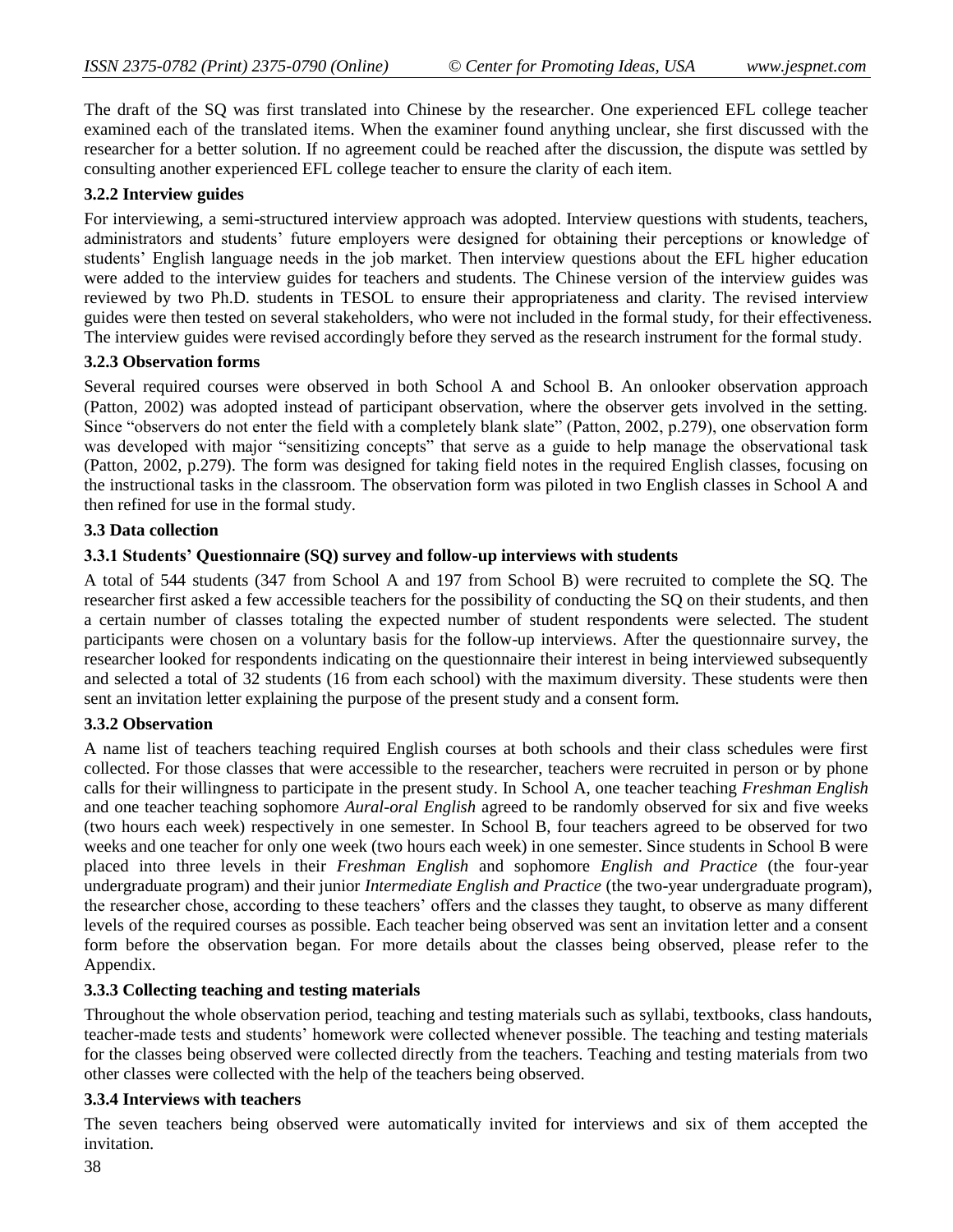Two full-time and one part-time teacher from School A and one part-time teacher from School B were also selected among a few others, totaling a pool of ten teacher interviewees. Each chosen teacher participant was sent an invitation letter explaining the purpose of the present study and a consent form.

### **3.3.5 Interviews with administrators**

Administrators here refer to university presidents, deans of academic affairs and department chairs. A name list of the two schools" administrators was prepared as well as their contact information. Next, a recruitment letter and a consent form were sent to all the possible candidates. A meeting was arranged for each candidate responding positively. A total of six administrators (three from each school) were interviewed.

### **3.3.6 Interviews with students' future employers**

Students' future employers here refer to the managers and immediate supervisors of new employees in some of the companies which have attracted graduates from the two schools. A list of students" possible employers was obtained from School A"s Office of Technology Cooperation, which is in charge of students" internship and future employment. One professor of a graduate school of engineering was included on the grounds that some students might choose to go to graduate school before they enter the job market, or they might choose to stay in the academic circle after graduation. A recruitment letter and a consent form were then sent to all the possible candidates. Candidates responding positively and reflecting the greatest representativeness was chosen before each meeting was arranged. A total of six employers were interviewed. All the interviews with the students, teachers, administrators and students" future employers were conducted in Mandarin Chinese. For all the interviewees' background information, please refer to the Appendix.

### **3.4 Data Analysis**

### **3.4.1 Analysis of the SQ survey data**

The SQ survey data was analyzed using descriptive statistics. For each item on the questionnaire, the percentage of each option was calculated and tabulated to get a general view of students' perceived language needs.

#### **3.4.2 Analysis of the interview data**

The interview data with the students, teachers, administrators and students" future employers were analyzed using the meaning categorization approach (Kvale, 1996), where there was a list of pre-determined categories for interview data to be grouped into. Based on Bachman and Palmer's (1996) model of language ability, a total of 20 modified categories of language knowledge components (p. 77), as shown in Table 2, were adopted for this approach of data analysis in the present study. Each suggested Target Language Use (TLU) task (Bachman and Palmer, 1996), as revealed in the interview data, was coded for each of the 20 categories of language knowledge constructs and tallied.

### **3.4.3 Analysis of the observation data**

All the observation data were analyzed using the meaning categorization approach for data directly addressing the TLU tasks. The categorized data were then compared to other sources of data, not only to verify the emergent findings but also to provide new insights.

### **3.4.4 Analysis of teaching and testing materials**

The teaching and testing materials collected from the two schools were analyzed in a similar fashion to how the interview data on language needs were analyzed; that is, the data were analyzed using the meaning categorization approach based on the modified model of language ability from Bachman and Palmer. About 20% of the coding and categorization of the interview data, observation data and collected teaching and testing materials were first conducted by the researcher and a "disinterested peer" of the researcher. The inter-rater reliability reached more than 80% respectively. Then following the same established principles, the researcher alone finished coding and categorizing the remaining data.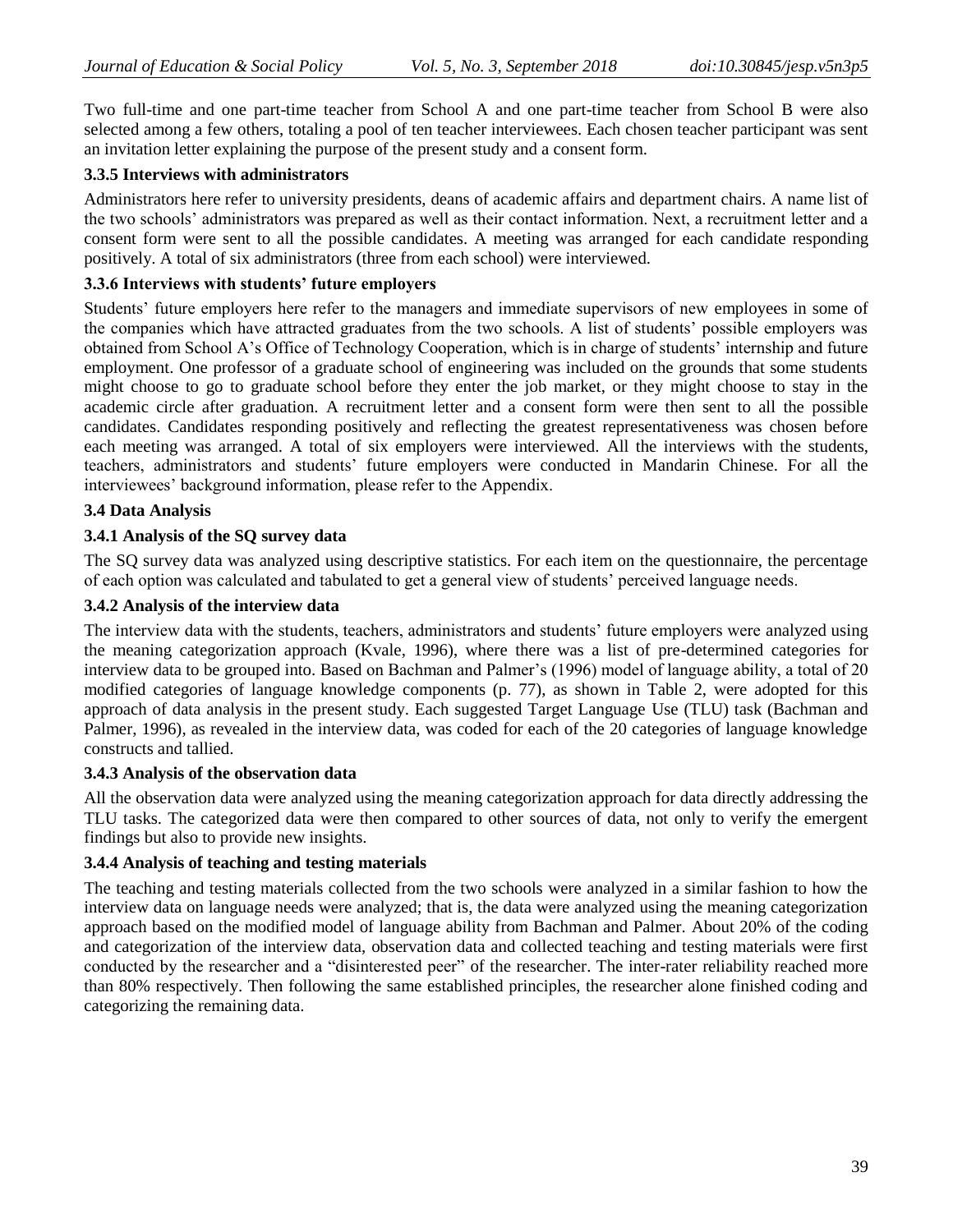|           | <b>Components of language ability</b> |             |                           |                                   | Code        |
|-----------|---------------------------------------|-------------|---------------------------|-----------------------------------|-------------|
|           |                                       |             | Knowledge of              | General                           | VOC-        |
|           |                                       |             | vocabulary                |                                   | G           |
|           |                                       |             |                           | Technical                         | VOC-        |
|           |                                       |             |                           |                                   | T           |
|           |                                       | Grammatical | Knowledge of syntax       |                                   | <b>SYN</b>  |
|           |                                       | knowledge   | Knowledge of              | Comprehending                     | PHO-        |
|           |                                       |             | phonology                 | (Listening)                       | L           |
|           | Organizational                        |             |                           | Producing                         | PHO-        |
|           | knowledge                             |             |                           | (Speaking)                        | S           |
|           |                                       |             | Knowledge of              | Comprehending                     | GRA-        |
|           |                                       |             | graphology                | (Reading)                         | $\mathbf R$ |
| Language  |                                       |             |                           | Producing                         | GRA-        |
| knowledge |                                       |             |                           | (Writing)                         | W           |
|           |                                       |             | Knowledge of cohesion     |                                   | <b>COH</b>  |
|           |                                       |             | Knowledge of              | Comprehending                     | <b>RHE-</b> |
|           |                                       |             | rhetorical                | (Reading)                         | $\mathbf R$ |
|           |                                       | Textual     | organization              | Producing                         | RHE-        |
|           |                                       | knowledge   |                           | (Writing)                         | W           |
|           |                                       |             | Knowledge of              | Comprehending                     | CON-        |
|           |                                       |             | conversational            | (Listening)                       | L           |
|           |                                       |             | organization              | Producing                         | CON-        |
|           |                                       |             |                           | (Speaking)                        | S           |
|           |                                       |             |                           | Knowledge of ideational functions | <b>IDE</b>  |
|           |                                       | Functional  | Knowledge of manipulative |                                   | <b>MAN</b>  |
|           |                                       | knowledge   | functions                 |                                   |             |
|           |                                       |             |                           | Knowledge of heuristic functions  | <b>HEU</b>  |
|           | Pragmatic                             |             | Knowledge of imaginative  |                                   | <b>IMA</b>  |
|           | knowledge                             |             | functions                 |                                   |             |
|           |                                       |             |                           | Knowledge of dialects / varieties | <b>DIA</b>  |
|           |                                       | Socio-      | Knowledge of registers    |                                   | <b>REG</b>  |
|           |                                       | linguistic  |                           | Knowledge of natural or idiomatic | NA/ID       |
|           |                                       | knowledge   | expressions               |                                   |             |
|           |                                       |             |                           | Knowledge of cultural references  | <b>CUL</b>  |
|           |                                       |             | and figures of speech     |                                   |             |

| Table 2: Modified model of language ability from Bachman and Palmer (1996) |  |  |  |  |  |
|----------------------------------------------------------------------------|--|--|--|--|--|
|----------------------------------------------------------------------------|--|--|--|--|--|

(Adapted from Bachman & Palmer, 1996, p.77)

### *4. Results and Discussion*

In this section, students" English language needs and the EFL education at both schools will be analyzed and then compared in order to see to what extent these two match with each other.

### **4.1 Overview of students' English language needs**

Students' English language needs were viewed from two perspectives. One perspective is students' actual language needs in the future job market, as viewed by their possible future employers. The other perspective is perceived students' language needs in the future job market, as viewed by different stakeholders including teachers, administrators and students themselves.

### **4.1.1 Students' actual language needs in the job market**

A total of six students' future employers were interviewed for students' actual English language needs in the job market. Due to the diverse backgrounds of the employers in each different field, the descriptions of their employees" English requirements varied from company to company and from position to position.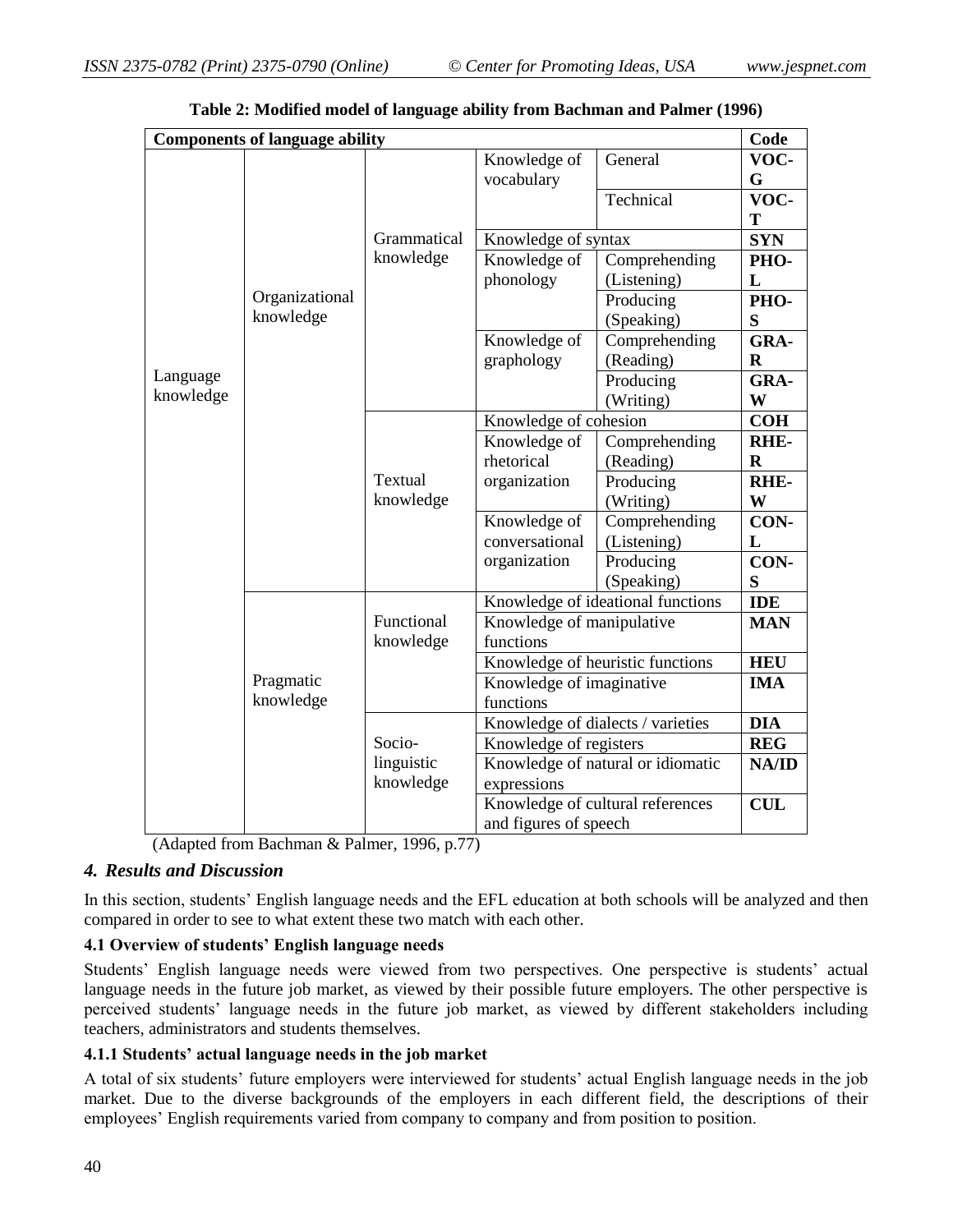However, the present study focused only on those jobs that require quite a certain degree of English, regardless of those which might not need too much English.

Of all the possible target jobs mentioned in the interviews, there might appear various descriptions for each, but these jobs can actually be classified into several broader categories based on their common features. Three categories into which the most tasks were classified were selected for further analysis. The three categories were" oral interactions with foreign clients" (TLU Task 1),"writing emails to foreign clients"(TLU Task 2) and "reading datasheets" (TLU Task 3). For TLU Task 1, the subjects of the oral interactions could range from inquiries about specific product specifications to technical problems with the newly-purchased machines. For TLU Task 2, though the contents of the emails might vary according to the context, standardized and conventional formats of email writing for all trades and professions could be found and adopted easily. For TLU Task 3, reading datasheets of specific components or products is almost an inevitable routine job for most engineers, manufacturers and buyers, which require technical vocabulary or language use for each different field. In general, the three commonest tasks require basic language skills; namely, Basic English listening, speaking, reading and writing skills, and, on top of that, specific English vocabulary and knowledge for one certain field.

However, three points raised by most employers in the interviews are worth mentioning here. First, although English proficiency may not be the first priority for these employers when they are looking for new employees, it becomes critical when all other things are equal among all candidates.

Second, for some positions such as those in the research and development department, English reading and writing might be more important than listening and speaking. However, if one wants to be promoted to a higher management position, outstanding English listening and speaking abilities are definitely the key. Such a view was heard here and there in the interviews with most of the employers.

Third, despite the commonly-agreed importance of English listening and speaking in the business world, for those college students who plan to continue education in their specific field after graduation, English writing was considered the most important among other skills, as emphasized by one of the employers, a college professor of materials engineering.

### **4.1.2 Perceived students' English language needs in the job market**

Perceived students" English language needs were investigated in two ways. First, the SQ was used to collect information from students. Second, teachers, administrators and students themselves were interviewed to report the English requirements they perceived in today"s job market.

### **4.1.2.1. The SQ survey results.**

The descriptive statistics of the SQ survey on the 544 students are reported in Table 3 and summarized as follows. It seems students" anticipation of their English ability to be used in the future job market partly matches the English requirements in the real world. As students' future employers indicated, "oral interactions with foreign clients,""writing emails to foreign clients" and "reading datasheets" are the three commonest job categories in today"s business world, most students in the SQ survey considered English listening and speaking as the most important language skills to success in their field after graduation, followed by their English reading ability; while English writing did not receive as much attention as it should.

The SQ also elicited information about the specific English skills that students would like to improve for their future career, and the top four language skills on the list with an average score higher than 4.00 (on a five-point scale) appear to be "participating effectively in discussions" (4.17), "general listening comprehension" (4.14), "general reading comprehension" (4.06) and "knowledge of vocabulary" (4.03), which pretty much cover the four language skills except writing.

### **4.1.2.2 Analysis of interview data with teachers, administrators and students**

To triangulate with the SQ data about perceived students" English language needs, 32 students, 10 teachers and 6 administrators at both schools were also interviewed to elicit their perceptions of college students" English language needs in the future job market.

According to the interview data, the above-mentioned stakeholders" perceptions showed striking similarities to the reports of students" future employers. In other words, like the miscellaneous job descriptions given by the employers, teachers, students and administrators also described what they perceived as students' future English language needs in a number of different ways.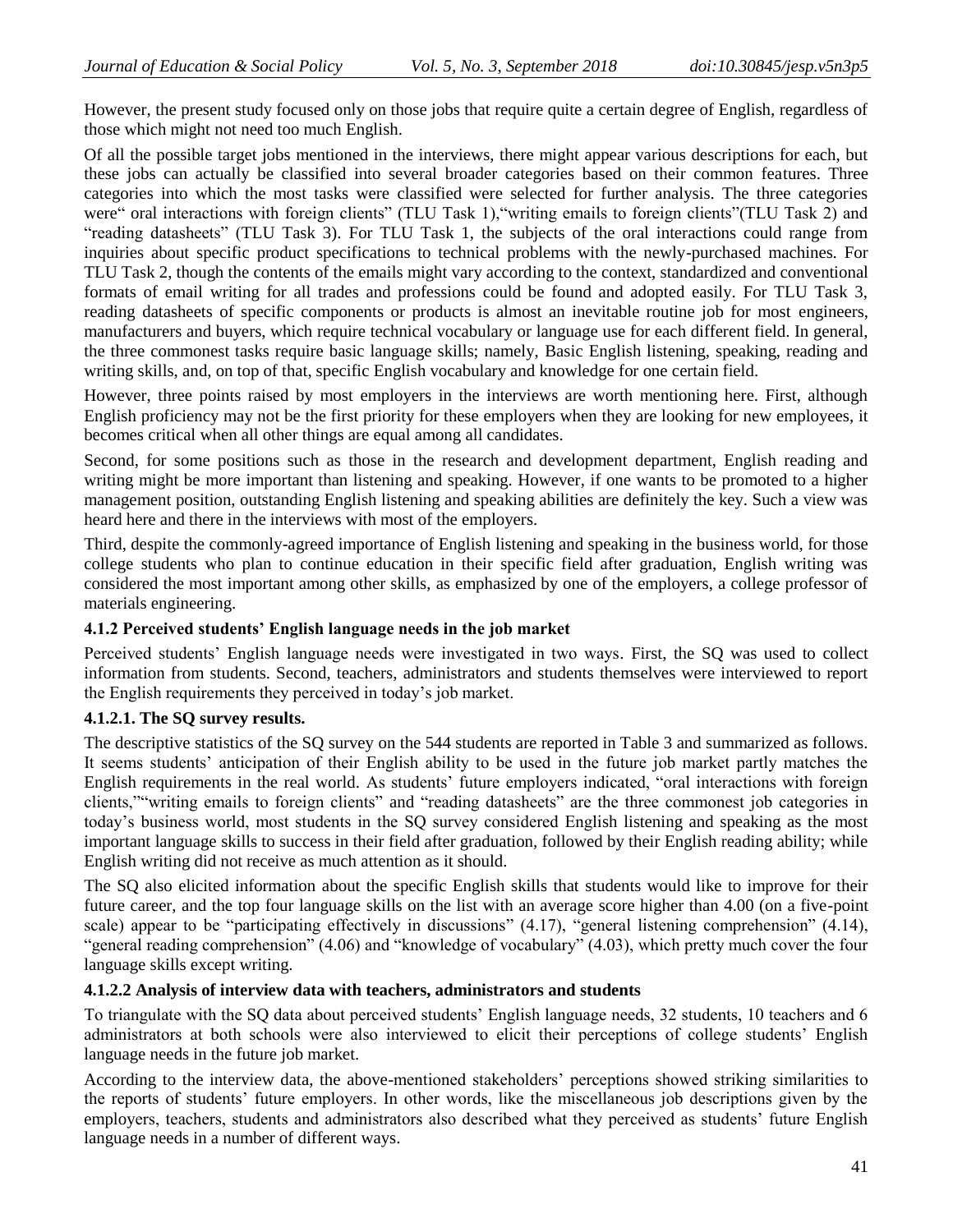However, their perceptions of students" future jobs in relation to English could readily be categorized into several major groups regardless of the potential differences across different fields. As a result of frequency counts, students" top three English language skills for the future job market, as perceived by the interviewed stakeholders, appear to be "oral communications about specialized subjects" (27 students, 9 teachers and 6 administrators), "reading manuals and technical reports" (20 students, 6 teachers and 2 administrators) and "writing emails, reports and proposals" (18 students, 6 teachers and 2 administrators), which resemble the three categories generated from the interview data with the employers.

| <b>General statements</b>                                                                                        |       |     |                 |     |             |               |  |  |
|------------------------------------------------------------------------------------------------------------------|-------|-----|-----------------|-----|-------------|---------------|--|--|
| How important to success in your field after graduation are the following abilities?                             |       |     |                 |     |             |               |  |  |
|                                                                                                                  | Low   |     | <b>Moderate</b> |     | <b>High</b> | Average       |  |  |
|                                                                                                                  | (1)   | (2) | (3)             | (4) | (5)         | <b>Scores</b> |  |  |
| <b>English Listening</b>                                                                                         | 2%    | 3%  | 17%             | 30% | 48%         | 4.20          |  |  |
| <b>English Speaking</b>                                                                                          | 2%    | 3%  | 17%             | 29% | 49%         | 4.20          |  |  |
| <b>English Reading</b>                                                                                           | 2%    | 3%  | 19%             | 36% | 40%         | 4.10          |  |  |
| <b>English Writing</b>                                                                                           | 3%    | 5%  | 29%             | 34% | 29%         | 3.81          |  |  |
| Skills you would like to improve for your future career                                                          |       |     |                 |     |             |               |  |  |
| If you were to take a course to improve your English skills for your future career, which of the following would |       |     |                 |     |             |               |  |  |
| be useful to you? Rate the importance of each.                                                                   |       |     |                 |     |             |               |  |  |
|                                                                                                                  | Low   |     | <b>Moderate</b> |     | High        | Average       |  |  |
|                                                                                                                  | (1)   | (2) | (3)             | (4) | (5)         | <b>Scores</b> |  |  |
| 1. Listening to                                                                                                  | 5%    | 11% | 34%             | 27% | 22%         | 3.50          |  |  |
| pronunciation /                                                                                                  |       |     |                 |     |             |               |  |  |
| intonation / stress                                                                                              |       |     |                 |     |             |               |  |  |
| patterns of American                                                                                             |       |     |                 |     |             |               |  |  |
| English.                                                                                                         |       |     |                 |     |             |               |  |  |
| 2. Lecture notetaking.                                                                                           | 4%    | 9%  | 32%             | 35% | 21%         | 3.61          |  |  |
| 3. General listening                                                                                             | 1%    | 4%  | 18%             | 33% | 43%         | 4.14          |  |  |
| comprehension.                                                                                                   |       |     |                 |     |             |               |  |  |
| Giving formal speeches<br>4.                                                                                     | 2%    | 9%  | 28%             | 30% | 32%         | 3.80          |  |  |
| / presentations.                                                                                                 |       |     |                 |     |             |               |  |  |
| 5. Participating effectively                                                                                     | $1\%$ | 4%  | 18%             | 32% | 45%         | 4.17          |  |  |
| in discussions.                                                                                                  |       |     |                 |     |             |               |  |  |
| 6. Communicating                                                                                                 | 2%    | 8%  | 29%             | 34% | 27%         | 3.75          |  |  |
| effectively with peers                                                                                           |       |     |                 |     |             |               |  |  |
| in small group                                                                                                   |       |     |                 |     |             |               |  |  |
| discussions,                                                                                                     |       |     |                 |     |             |               |  |  |
| collaborative projects,                                                                                          |       |     |                 |     |             |               |  |  |
| or out-of-class study                                                                                            |       |     |                 |     |             |               |  |  |
| groups.                                                                                                          | 7%    | 15% | 27%             | 33% |             | 3.39          |  |  |
| 7. Essay writing.<br>8. Lab report writing.                                                                      | 7%    | 17% | 38%             | 26% | 17%<br>12%  | 3.20          |  |  |
| 9. Writing case studies.                                                                                         | $8\%$ | 15% | 34%             | 31% | 12%         | 3.26          |  |  |
| 10. Describing objects or                                                                                        | 3%    | 9%  | 28%             | 39% | 22%         | 3.68          |  |  |
| procedures.                                                                                                      |       |     |                 |     |             |               |  |  |
| 11. Summarizing factual                                                                                          | 3%    | 13% | 35%             | 34% | 15%         | 3.44          |  |  |
| information.                                                                                                     |       |     |                 |     |             |               |  |  |
| 12. Knowledge of                                                                                                 | 1%    | 5%  | 22%             | 36% | 37%         | 4.03          |  |  |
| vocabulary.                                                                                                      |       |     |                 |     |             |               |  |  |
| 13. Reading quickly.                                                                                             | 3%    | 5%  | 20%             | 37% | 35%         | 3.98          |  |  |
| 14. Reading critically.                                                                                          | 2%    | 15% | 38%             | 28% | 17%         | 3.43          |  |  |
| 15. Reading for author's                                                                                         | 4%    | 15% | 38%             | 30% | 13%         | 3.33          |  |  |
| viewpoint.                                                                                                       |       |     |                 |     |             |               |  |  |
| 16. General reading                                                                                              | 2%    | 4%  | 19%             | 35% | 40%         | 4.06          |  |  |
| comprehension                                                                                                    |       |     |                 |     |             |               |  |  |

**Table 3: Descriptive statistics of college students' language needs in the SQ.**

### **4.2 Overview of the EFL higher education at both universities**

In order to compare college students' English language needs with the EFL higher education at both schools, observations and interviews were conducted for some required courses, and their teaching and testing materials were collected and analyzed to specify what was highlighted in the EFL higher education at both schools.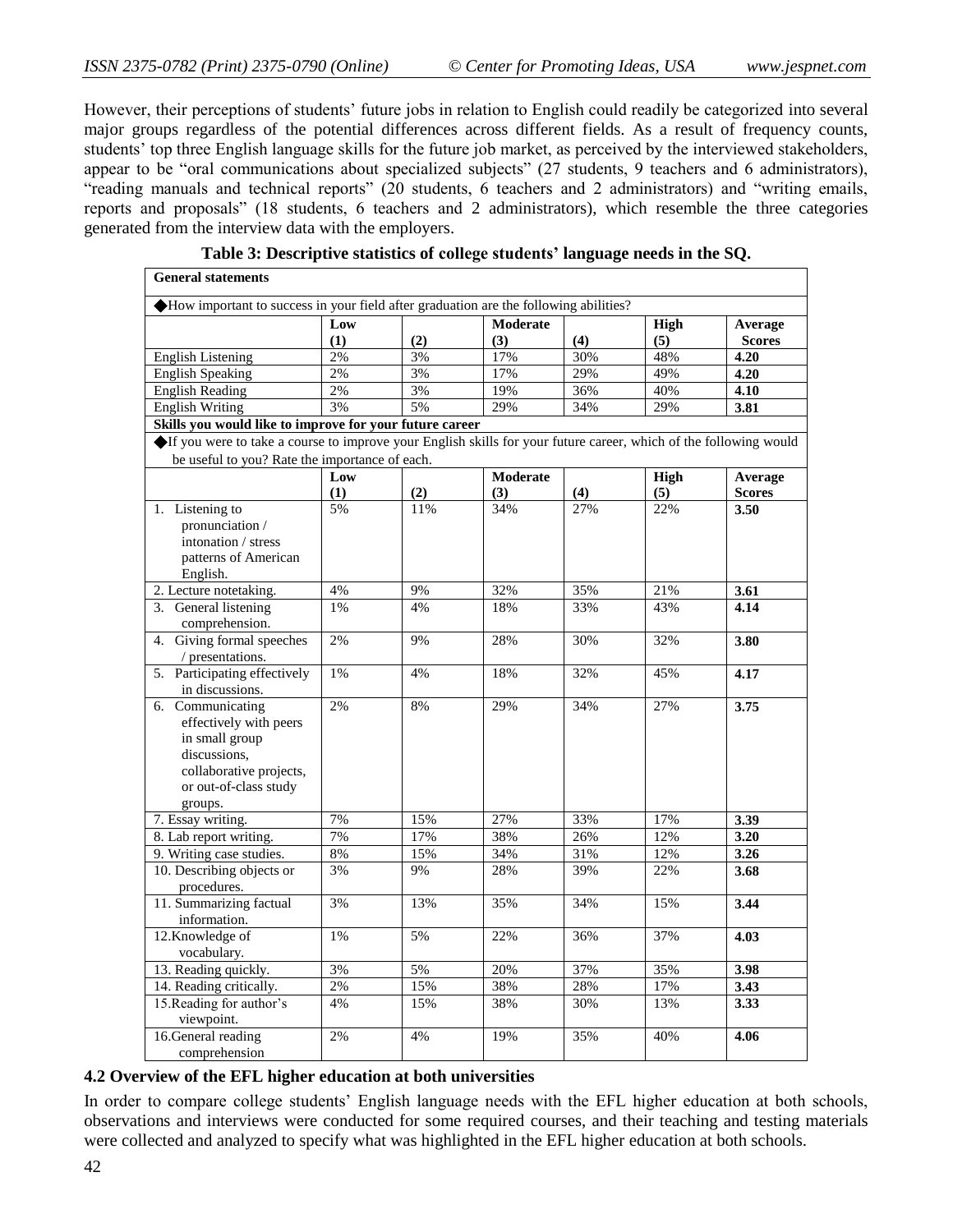#### **4.2.1 Analysis of the observation and interview data for the required courses and their teaching materials**

The required courses for the first two years of the four-year undergraduate program at School A were *Freshman English* and *Aural-oral English*. The former was basically a reading and listening course, while the latter focused on listening and speaking. The required courses for the first two years of the four-year undergraduate program at School B were *Freshman English* and *Sophomore English and Practice*; for the junior year of the two-year undergraduate program was *Intermediate English and Practice*, all of which were three-level (elementary/intermediate/advanced) reading-based courses. While School B students were taking the above required courses, they were also required to take a two-hour language lab class (*Oral-aural Training in English*) each semester, which was a mixed-level listening course. As a result, there were basically three types of classes at both schools. The first type of class was a "reading-based class," as seen in the first-year at School A and the firstand second-year at School B. The second type of class was a "listening lab" type of class, which was part of the first-year and the second-year required courses at School A, and a separate course for the first- and second-year students at School B. The third type of class was a "listening and speaking" type of class, which was offered only in the second-year at School A. All of the above three types of classes were observed at least twice by the researcher except the listening lab at School B. For classes which were not directly observed or observed only for a short period of time, related interview data with teachers and students, as well as the teaching materials collected from the teachers being observed, were used to piece together the various bits of information. Finally, for the three types of classes mentioned above, one most commonly-used teaching approach was chosen to represent each type of class. For the "reading-based class," the "grammar-translation approach"(Instructional Task 1) was employed most frequently in this type of classes observed. For the "language lab" type of class, the observation and interview data revealed that "completing the listening tasks in the textbook"(Instructional Task 2) seemed to be a routine activity for this kind of class. For the "listening and speaking" type of class, various teaching activities were observed, but "conversation pair-work"(Instructional Task 3) appeared to be the most commonlyused classroom activity.

#### **4.2.2 Analysis of the testing materials for the required courses**

To get a complete picture of the EFL higher education at both schools, the most commonly-used test task was also selected and further analyzed for each of the three types of classes mentioned earlier. For the "reading-based class," vocabulary items, multiple choice questions, fill-in-the-blank and translation were most frequently used in quizzes, mid-term and final exams (Test Task 1). Most of the test items in such written tests mainly focused on discrete grammar points or text meanings from the assigned textbooks. For the "listening lab" type of class, both schools unanimously used multiple choice questions for the mid-term and final exams (Test Task 2). For the "listening and speaking" type of class, School A teachers most often used "question and answer" in the oral test as part of the mid-term and final exams (Test Task 3). The oral test was usually held one week ahead of the school"s exam schedule, while a written test was held during the mid-term or final exam week to complete the whole exam for students. Basically, the test tasks for the three required English courses were based on the teaching materials. However, the format of the test tasks did not entirely resemble that of the instructional tasks probably because of the need for fairness and accountability in the school context. For example, multiple choice questions were largely used at least in Test Tasks 1 and 2.

This kind of test tasks differed from their corresponding instructional tasks mainly in the expected responses and relationship between input and responses; that is, the language of the expected responses in Instructional Tasks 1 and 2 was either students' target or native language, while the frequently used tests tasks might require nonlanguage responses, such as marking on the answer sheet. Also, the relationship between the input and responses for Instructional Tasks 1 and 2 were usually reciprocal as between the teacher and students or among students themselves, while there was only a non-reciprocal connection between the input and responses for Test Tasks 1 and 2.

### **4.3 Comparison between students' English language needs and EFL higher education**

As previously mentioned, Bachman and Palmer's (1996) model of language ability was adopted but slightly modified for the present study. All the tasks concluded across students" actual / perceived jobs, college EFL classroom and college EFL evaluation, as specified in Table 4, were broken down into smaller components of language ability for further comparison and analysis.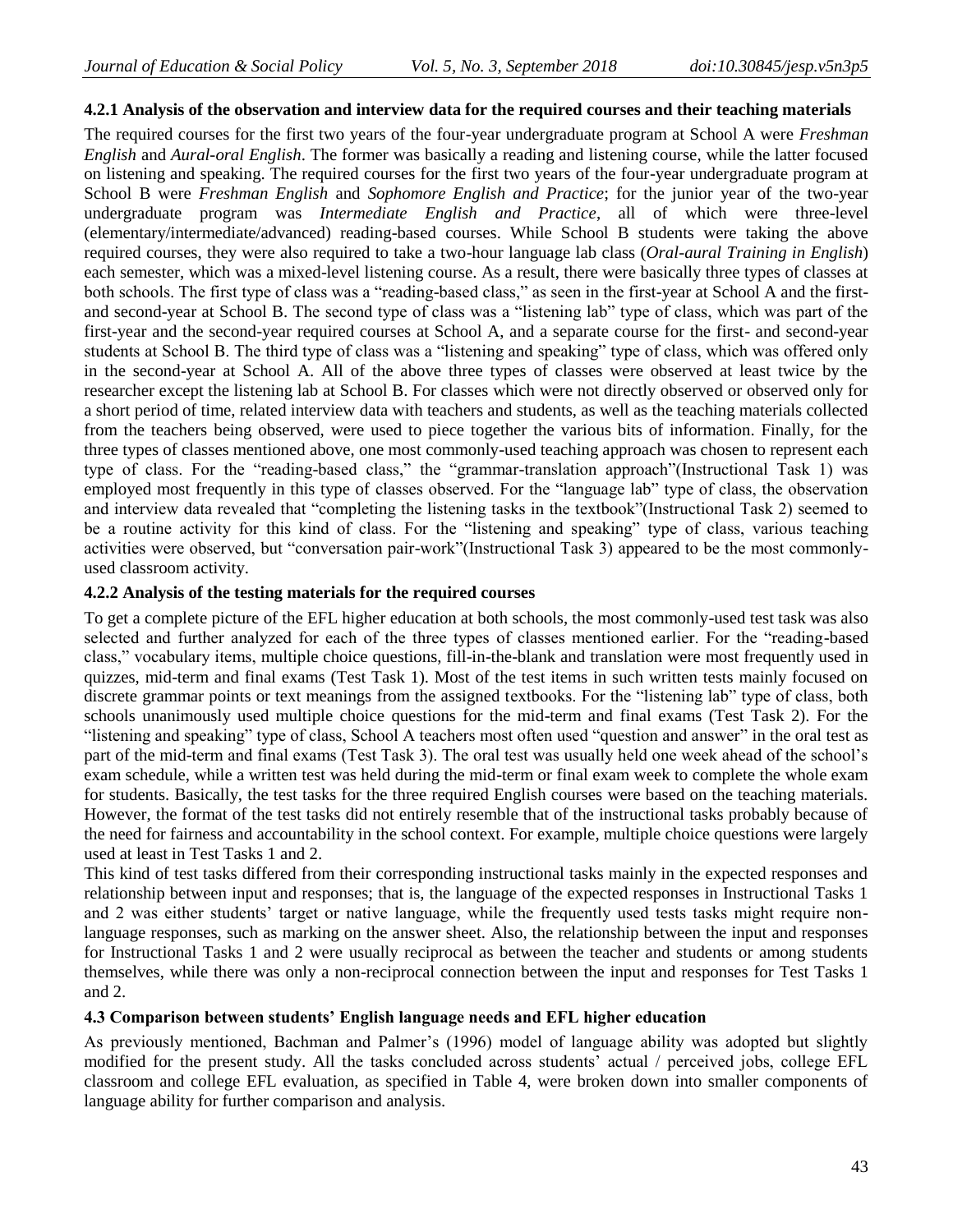| Actual / Perceived |            | TLU Task 1                  | Oral interactions with foreign clients          |
|--------------------|------------|-----------------------------|-------------------------------------------------|
| future jobs        |            | TLU Task 2                  | Writing emails to foreign clients               |
|                    |            | TLU Task 3                  | Reading datasheets                              |
| <b>EFL</b>         | College    | <b>Instructional Task 1</b> | Reading-based class: Grammar translation        |
| higher             | EFL        | <b>Instructional Task 2</b> | Listening lab: Listening tasks                  |
| education          | classroom  | <b>Instructional Task 3</b> | Listening & Speaking: Conversation pair-work    |
|                    | College    | Test Task 1                 | Reading-based class: Written test               |
|                    | EFL        |                             | (including MCQ, fill-in-the-blank, translation, |
|                    | evaluation |                             | $etc.$ )                                        |
|                    |            | Test Task 2                 | Listening lab: Multiple choice                  |
|                    |            | Test Task 3                 | Listening & Speaking: $Q & A$                   |

| Table 4: Tasks across students' actual/perceived jobs, college EFL classroom and evaluation |  |  |  |  |  |
|---------------------------------------------------------------------------------------------|--|--|--|--|--|
|                                                                                             |  |  |  |  |  |

Table 5 shows the results of the comparison of language ability components of the TLU tasks for students in the future job market and the instructional and test tasks at both schools. In terms of grammatical knowledge, the three areas match perfectly in the knowledge of general vocabulary and syntax, apparently because vocabulary and grammar are the foundations of all kinds of language learning and use. However, there are obvious discrepancies between students" needs and the other two areas in the knowledge of technical vocabulary. It seems that all the top three TLU tasks in the future job market require knowledge of technical vocabulary but the EFL higher education almost never touched upon this specific need. The comparison across the three areas on the knowledge of phonology and graphology shows that comprehending formally accurate utterances or sentences were much more highlighted than producing them in the EFL higher education, though both comprehension and production of formally accurate utterances or sentences are considered equally important in the future job market.

|            |             |           | <b>EFL</b> higher education<br>Actual / perceived |           |                              |                            |           |           |                               |           |  |
|------------|-------------|-----------|---------------------------------------------------|-----------|------------------------------|----------------------------|-----------|-----------|-------------------------------|-----------|--|
|            |             |           | future jobs                                       |           | <b>College EFL classroom</b> |                            |           |           | <b>College EFL evaluation</b> |           |  |
|            |             |           | <b>TLU Tasks</b>                                  |           |                              | <b>Instructional Tasks</b> |           |           | <b>Test Tasks</b>             |           |  |
|            |             | 1         | $\overline{2}$                                    | 3         | 1                            | $\overline{2}$             | 3         | 1         | $\overline{2}$                | 3         |  |
| <b>VOC</b> | G           | $\bullet$ | $\bullet$                                         |           | $\bullet$                    | $\bullet$                  | $\bullet$ | $\bullet$ | $\bullet$                     | $\bullet$ |  |
|            | T           | $\bullet$ | $\bullet$                                         |           |                              |                            |           |           |                               |           |  |
| <b>SYN</b> |             |           | ●                                                 |           |                              | $\bullet$                  |           | $\bullet$ | $\bullet$                     | ●         |  |
| PHO        | L           |           |                                                   |           |                              | $\bullet$                  | ●         |           | $\bullet$                     |           |  |
|            | S           |           |                                                   |           |                              | ●                          |           |           |                               |           |  |
| <b>GRA</b> | $\mathbf R$ |           | $\bullet$                                         | $\bullet$ |                              | $\bullet$                  |           | $\bullet$ | $\bullet$                     | $\bullet$ |  |
|            | W           |           | ●                                                 |           | ●                            |                            |           |           |                               |           |  |
| <b>COH</b> |             | $\bullet$ |                                                   | $\bullet$ | ●                            | $\bullet$                  | $\bullet$ |           | $\bullet$                     | $\bullet$ |  |
| <b>RHE</b> | $\mathbf R$ |           |                                                   |           |                              |                            |           |           |                               |           |  |
|            | W           |           |                                                   |           |                              |                            |           |           |                               |           |  |
| <b>CON</b> | L           | $\bullet$ |                                                   |           | $\bullet$                    | $\bullet$                  |           |           | $\bullet$                     | $\bullet$ |  |
|            | S           |           |                                                   |           |                              |                            |           |           |                               |           |  |
| <b>IDE</b> |             |           | $\bullet$                                         | $\bullet$ |                              | $\bullet$                  |           | $\bullet$ | $\bullet$                     |           |  |
| <b>MAN</b> |             |           | $\bullet$                                         |           |                              |                            |           |           |                               |           |  |
| <b>HEU</b> |             |           |                                                   | ●         |                              |                            |           |           |                               |           |  |
| <b>IMA</b> |             |           |                                                   |           |                              |                            |           |           |                               |           |  |
| <b>DIA</b> |             |           |                                                   |           |                              |                            |           |           |                               |           |  |
| <b>REG</b> |             |           |                                                   |           |                              |                            |           |           |                               | ●         |  |
| NA/ID      |             |           |                                                   |           |                              |                            |           |           |                               | ●         |  |
| <b>CUL</b> |             |           |                                                   |           |                              |                            |           |           |                               |           |  |

**Table 5:The comparison of language ability components of the TLU tasks for students in the future job market and the instructional and test tasks at both schools**

In terms of textual knowledge, the cohesive devices are equally stressed in the three areas. However, it is apparent that for the knowledge of rhetorical or conversational organization, the production of organizational development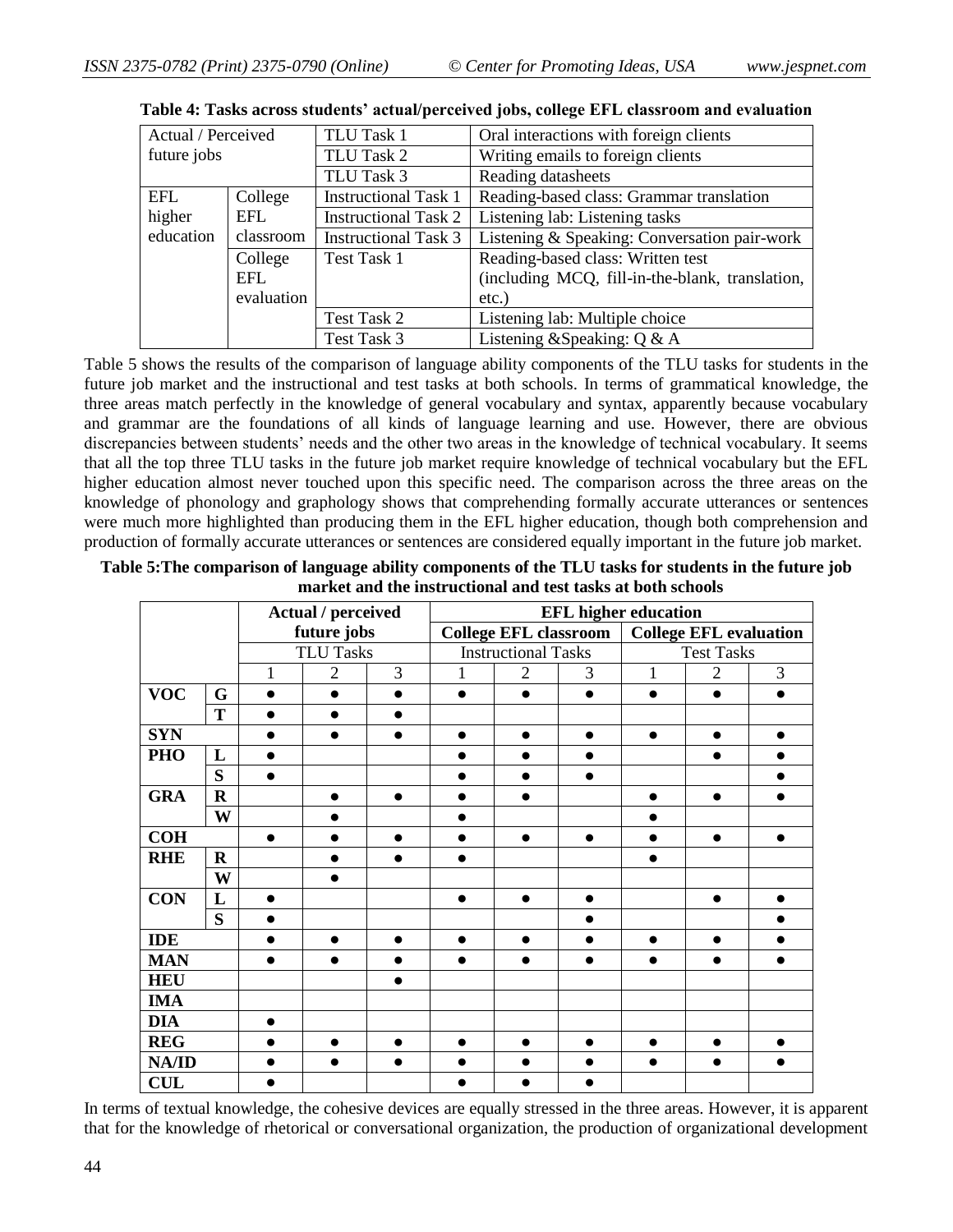in written texts or in conversations was rarely emphasized in the EFL higher education. The production of written texts, in particular, was never required in the college required courses. Even the "prefabricated" kind of email writing frequently required in the actual workplace was seldom taught or tested at both schools. The production of conversations, on the other hand, could only be seen in School A"s "listening and speaking" class and its evaluation simply because of the specific focus of such a course.

Apart from grammatical and textual knowledge, which constitute the broader category of organization knowledge, few discrepancies have been found among the three areas in terms of pragmatic knowledge, which is further broken down into functional and socio-linguistic knowledge. Nevertheless, two findings from the comparison here are still worth mentioning. First, TLU Task 1 in students' future jobs; namely, "oral interactions with foreign clients," actually requires employees to be able to communicate with people from different language backgrounds. In other words, the so-called "foreign clients" here do not necessary refer to native speakers of English; rather, they could be non-native speakers of English with strong third language accents and cultural backgrounds, such as Japanese or Spanish. However, this kind of socio-linguistic knowledge is hard to develop in an instructional setting unless a lot more foreign teachers and students could join to create a globalized campus. Second, TLU Task 3 in students" future jobs; namely, "reading datasheets," particularly requires the knowledge of heuristic functions. That is to say, specialized vocabulary and knowledge are required for completing such a task. However, just like the lack of technical vocabulary instruction in the EFL higher education, the need for inquiring specialist knowledge through English did not receive much attention at least in the general English courses. As a result, it is important for English teachers and content teachers to work together in order to provide students with the kind of instruction that best suits their needs. For example, according to the interview data with the students, most students were required to read the English versions of the textbooks for their specialized subjects; however, many of them had finally given up and turned to the Chinese translations instead due to their reading problems with specialized English. Quite a few employers interviewed had also noticed this phenomenon and further stressed the importance of reading specialized English textbooks for college students.

In summary, there is a loose relationship between students" language needs in the future job market and the EFL higher education. The EFL higher education did not seem to entirely meet students' English language needs for their future jobs.

### *5. Conclusion*

The present study has investigated students" English language needs and the EFL higher education at two universities through data collected from a questionnaire survey, interviewing, observation and teaching and testing materials. In terms of students" English language needs, the data concluded with three prevailing job categories, "oral interactions with foreign clients,""writing emails to foreign clients" and "reading datasheets." In terms of the EFL higher education, there were basically three types of classes at both schools, "readingbased,""listening-lab" and "listening and speaking" type of classes, which most often employed "grammartranslation approach,""listening tasks" and "conversation pair-work" in the classroom respectively. And the most frequently-used test tasks corresponding to each of the three teaching activities were "written tests including multiple choice questions, fill-in-the-blank and translation, etc.," listening tests with multiple choice questions" and "oral question and answer" respectively.

A comparison was made across the above-mentioned tasks embedded in students" language needs in the future job market and the EFL higher education, using the modified Bachman and Palmer"s model of language ability. Each task was broken down to the level of language ability components to examine to what degree these three areas matched with each other. The results of the comparison show that at the level of grammatical knowledge, the required English courses failed to develop students" technical vocabulary and abilities to orally produce formally accurate utterances or sentences, which appear to be very important in their future jobs. At the level of textual knowledge, the "prefabricated" type of written production (such as email inquiries), as required by most employers, was rarely seen in the college EFL classrooms, not even to mention the production of formal written texts. The production of conversations, which is extremely important as mentioned by the employers and perceived by most stakeholders, was seldom included in most required courses. At the level of socio-linguistic knowledge, English with different accents around the world and relevant cultural issues, as students might encounter later in the real workplace situations, were rarely found in the EFL classrooms at both schools. At the level of functional knowledge, once again, the knowledge of specialist vocabulary was found to be lacking in college EFL classes.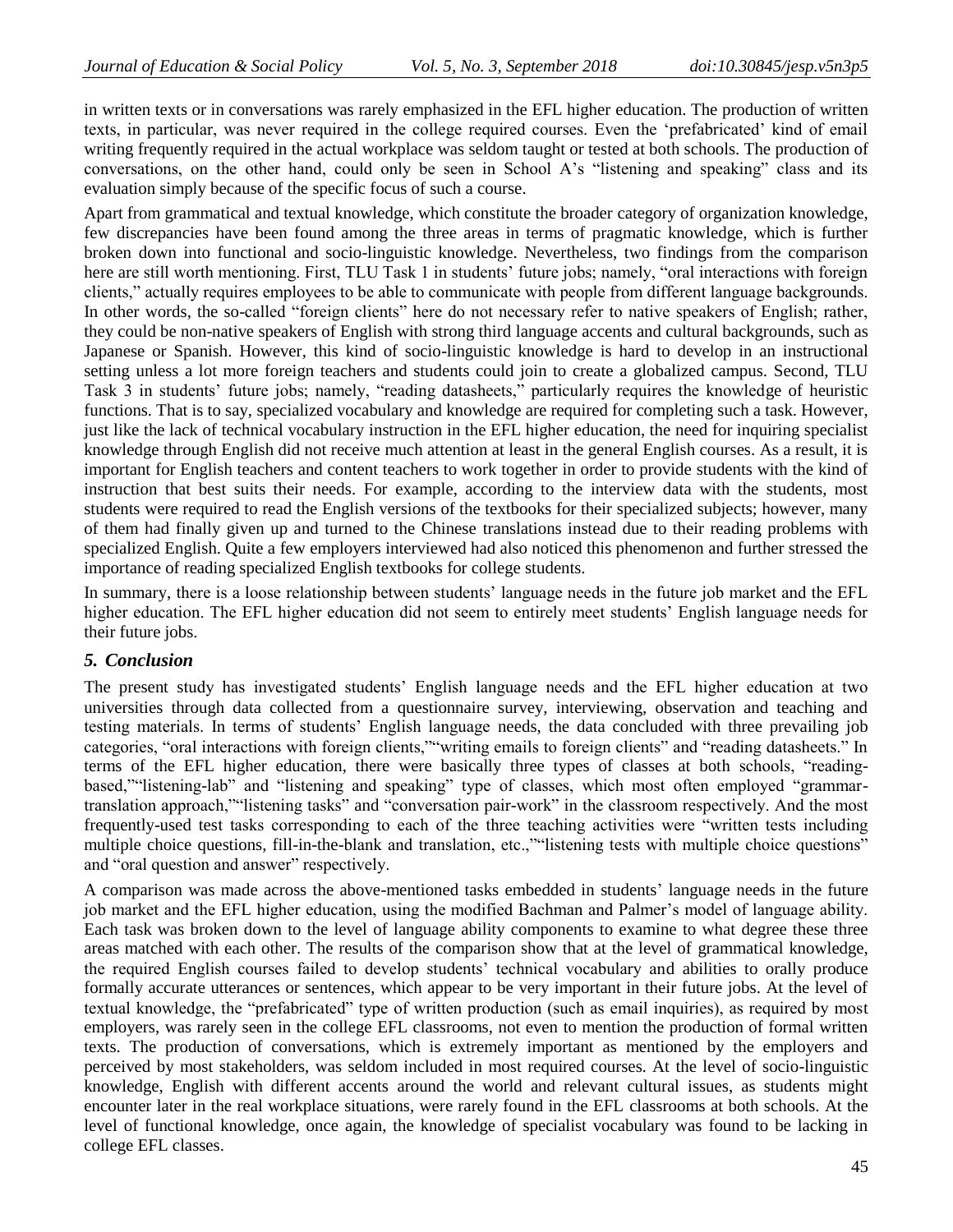In conclusion, there are at least three ways to improve the college EFL curriculum to better suit students' language needs here in Taiwan. First, English use specific to students" academic fields should be taken into consideration and integrated into the English curriculum. Teamwork between EFL and content teachers might be a reasonable approach to this appeal. Second, although English writing seemed to have received the least attention from the students, it is in fact relatively important in students" future career, such as writing effective emails. To help students become a capable writer in that regard, the English curriculum might include fundamentals of basic correspondence writing for specific purposes. In a broader sense, students learn the basic format and language use for such writing; in a more specific sense, students can get some writing experience specific to their future career. Finally, it is suggested that a more globalized campus with students from other countries would help local students to experience English with different accents and various cultures, just like what they will encounter in their future workplaces.

### *References*

Bachman, L. F., & Palmer, A. S. (1996). *Language testing in practice*. Oxford: Oxford University Press.

- Brown, J. D. (2001). *Using surveys in language programs.* Cambridge: Cambridge University Press.
- Goldstein, H. (1989). Psychometric test theory and educational assessment, in J. Elliott & H. Simon. (Eds.), *Rethinking appraisal and assessment* (pp. 140-148). Milton Keynes: Open University Press.
- Gravatt, B., J., Richards, and M. Lewis. (1997). Language needs in tertiary studies*. Auckland: Occasional Paper Number 10*. University of Auckland Institute of Language Teaching and Learning.

Kvale, S. (1996). *Inter Views: An introduction to qualitative research interviewing*. Thousand Oaks, CA: Sage.

Patton, M. Q. (2002). *Qualitative research and evaluation methods*. (3<sup>rd</sup> ed.) Thousand Oaks, CA: Sage.

- Saif, S. (2006). Aiming for positive was hback: a case study of international teaching assistants. *Language Testing, 23* (1), 1-34.
- Shepard, L. A., Flexer, R.J., Hiebert, E.H., Marion, S.F., Mayfield, V. & Weston, J.J. (1996). Effects of introducing classroom performance assessments on student learning. *Educational Measurement: Issues and Practice, 15*(3), 7-18.

Wiggins, G. P. (1998). *Educative assessment*. San Francisco, CA: Jossey-Bass Publishers.

#### *Appendix: Participants' Background Information*

### **Teachers interviewed / observed**

| School A       |                |                |            |              |              |
|----------------|----------------|----------------|------------|--------------|--------------|
| Teachers       | Gender         | Full-time/     | Teaching   | Interviewed  | Observed     |
|                |                | Part-time      | experience |              |              |
| A1             | $\overline{F}$ | $\mathbf P$    | 4 yrs.     | $\checkmark$ |              |
| A2             | $\overline{F}$ | $\mathbf F$    | 8 yrs.     | ✓            | ✓            |
| A3             | $\overline{F}$ | $\mathbf F$    | 14 yrs.    | ✓            | $\checkmark$ |
| A <sub>4</sub> | $\overline{F}$ | $\overline{F}$ | 24 yrs.    | $\checkmark$ |              |
| A <sub>5</sub> | $\overline{F}$ | $\mathbf F$    | 18 yrs.    | $\checkmark$ |              |
| School B       |                |                |            |              |              |
| Teachers       | Gender         | Full-time/     | Teaching   | Interviewed  | Observed     |
|                |                | Part-time      | experience |              |              |
| B1             | M              | ${\bf F}$      | 24 yrs.    | $\checkmark$ | $\checkmark$ |
| B2             | $\overline{F}$ | $\overline{F}$ | 24 yrs.    | ✓            | ✓            |
| <b>B3</b>      | $\mathbf F$    | $\mathbf F$    | 24 yrs.    | ✓            | ✓            |
| <b>B4</b>      | $\overline{F}$ | $\mathbf F$    | 5 yrs.     | $\checkmark$ | $\checkmark$ |
| B <sub>5</sub> | $\overline{F}$ | $\mathbf P$    | 25 yrs.    | $\checkmark$ |              |
| <b>B6</b>      | $\mathbf F$    | $\mathbf F$    | 20 yrs.    |              | ✓            |